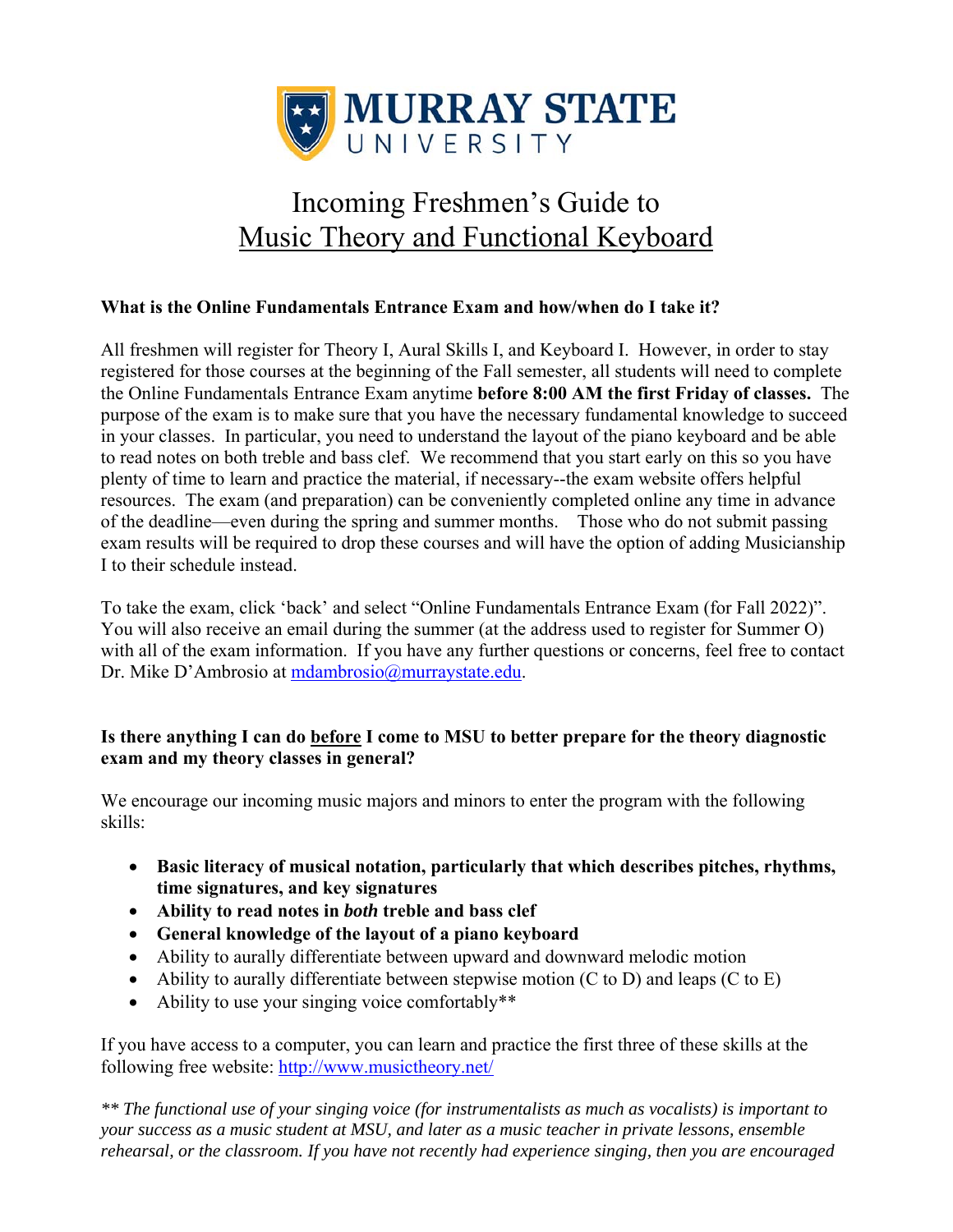*to find a place in a school or community choir or another musical venue where you can develop your skill and comfort level.* 

You can also purchase your theory textbook in advance. The Murray State Department of Music uses *The Musician's Guide to Theory and Analysis* by Jane Piper Clendinning and Elizabeth West Marvin (4<sup>th</sup> edition, textbook/workbook/anthology, Norton).

#### **Can I test out of my theory courses?**

For those of you taking the AP Music Theory Exam, scoring a 5 gives you credit for both Theory I and Theory II (MUS 170 and 173), giving you the option of taking Theory III as a freshman. Scoring a 3 or 4 gives you credit for Theory I only.

For those of you who are pianists or who took a non-AP theory course in high school, you might consider taking a "challenge exam" for Theory I (and possibly Theory II) just before the fall semester begins. Please contact Dr. Mike D'Ambrosio at mdambrosio@murraystate.edu for more information and to indicate your interest. Sitting for the challenge exam(s) costs \$75 per course.

#### **What can I do to prepare for Functional Keyboard classes?**

Since the first few weeks of Functional Keyboard move at a brisk pace, *it is very important for incoming freshmen to become fluent in basic note and rhythm reading as soon as possible*. Students with access to a piano or a keyboard are encouraged to familiarize themselves with the layout of the piano keyboard at the same time that they are mastering their note-reading skills. The easiest way to do this is to practice with music flash cards. (You can find them online to print, or make your own using 3x5 cards.) Twenty minutes of flash card practice per day will have students reading better in about two weeks.

Below are a few books and online resources to practice your piano reading skills:

- http://www.musictheory.net/exercises
- http://www.soundswell.co.uk/pages/swsightr.htm (The exercises in the "First Steps" section will work.)
- https://www.sightreadingfactory.com (Try the Demo for free.)
- Bastien, James. *Sight Reading, Level 1* (Kjos Music Company)
- Bastien, Jane Smisor. *A Line a Day Sight Reading, Level 1* (Kjos Music Company)
- Johnson, T.A. and Caroline Evans. *Right@Sight, Grade 1* (Edition Peters)
- Kember, John. *Piano Sight Reading, Volume 1* (Schott)
- Marlais, Helen and Kevin Olson. *Sight Reading & Rhythm Every Day, Book 1A* (FJH Music Company)

# **FUNCTIONAL KEYBOARD CHALLENGE EXAMS**

# **General Guidelines**

- Challenging a Functional Keyboard class assumes that a student already knows (or has been taught) the materials presented in any given semester. Exams will be evaluated accordingly.
- Challenge tests are only offered in the first two weeks of the semester, by appointment.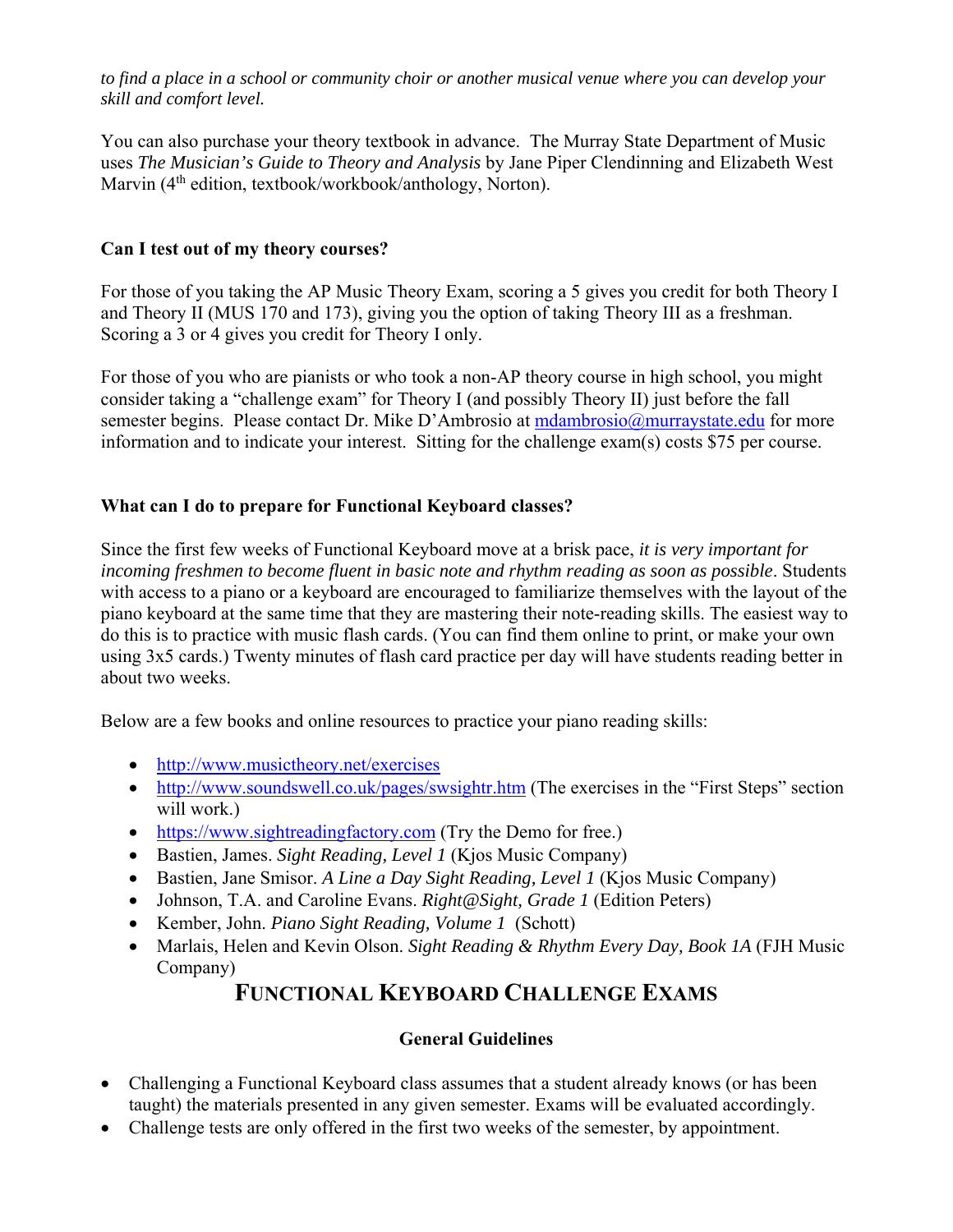- Students must register online to take the Challenge Exam before contacting the Keyboard Unit Coordinator to pick up materials. Materials will not be given out otherwise.
- Materials must be picked up no later than the end of the first week of class.
- If a student is unsure which Challenge Exam(s) to take, consult the Keyboard Unit Coordinator for a short diagnostic evaluation.
- Students will have 5 days to prepare exam materials once they are distributed (7 days for the MUS 275 Exam).
- Challenge Exams may not replace a grade of "D," "E," or "W" earned in a previous semester.
- Challenge Exams may only be taken once.
- Once students have entered the keyboard course sequence, they may not Challenge a subsequent class unless they have written permission from their current piano instructor.

# **MUS 172: Functional Keyboard I**

- Repertoire: 1-page piece at an appropriate level. Attention to musical details (dynamics, articulation, pedal, etc.) is expected.
- Scales: Group I Majors  $(C, G, D, A, E$  Majors) and Group II  $(B, C\#, F\#$  Majors). Play two octaves, hands together, in parallel motion. Correct fingerings are expected.
- Arpeggios: C, G, D, A, E, B Majors. Play two octaves, hands together, in parallel motion. Correct fingerings are expected.
- Harmonization: Harmonize a given melody using I, IV and V7 chords. You will play the RH melody, plus the LH chords you choose. The LH chords must logically fit the RH melody.
- Transposition: You will transpose the harmonization exercise to a different key, up to a  $3<sup>rd</sup>$ above or below the original key.
- Sight Reading: level appropriate to MUS 172 Final Exam, TBA.

# **MUS 175: Functional Keyboard II**

- Repertoire: 1-page piece at an appropriate level. Attention to musical details (dynamics, articulation, pedal, etc.) is expected.
- Scales: Group I (C, G, D, A, E Major & harmonic minor) and Group II (B, C#, F# Majors), Group III (Ab, Eb, Bb majors), and Group IV (F major/minor). Play two octaves, hands together, in parallel motion. Correct fingerings are expected.
- Arpeggios: Group "C" and "Db". Play two octaves, hands together, in parallel motion. Correct fingerings are expected.
- Harmonization: Harmonize a given melody using primary  $(I, IV, and V7)$  and secondary  $(ii, vi)$ chords. You will play the RH melody, plus the LH chords you choose. The LH chords must logically fit the RH melody.
- Transposition: You will transpose the harmonization exercise to a different key, up to a  $3<sup>rd</sup>$ above or below the original key.
- Sight Reading: level appropriate to MUS 175 Final Exam, TBA.

# **MUS 272: Functional Keyboard III**

• Repertoire: 1-page piece at an appropriate level. Attention to musical details (dynamics, articulation, pedal, etc.) is expected.